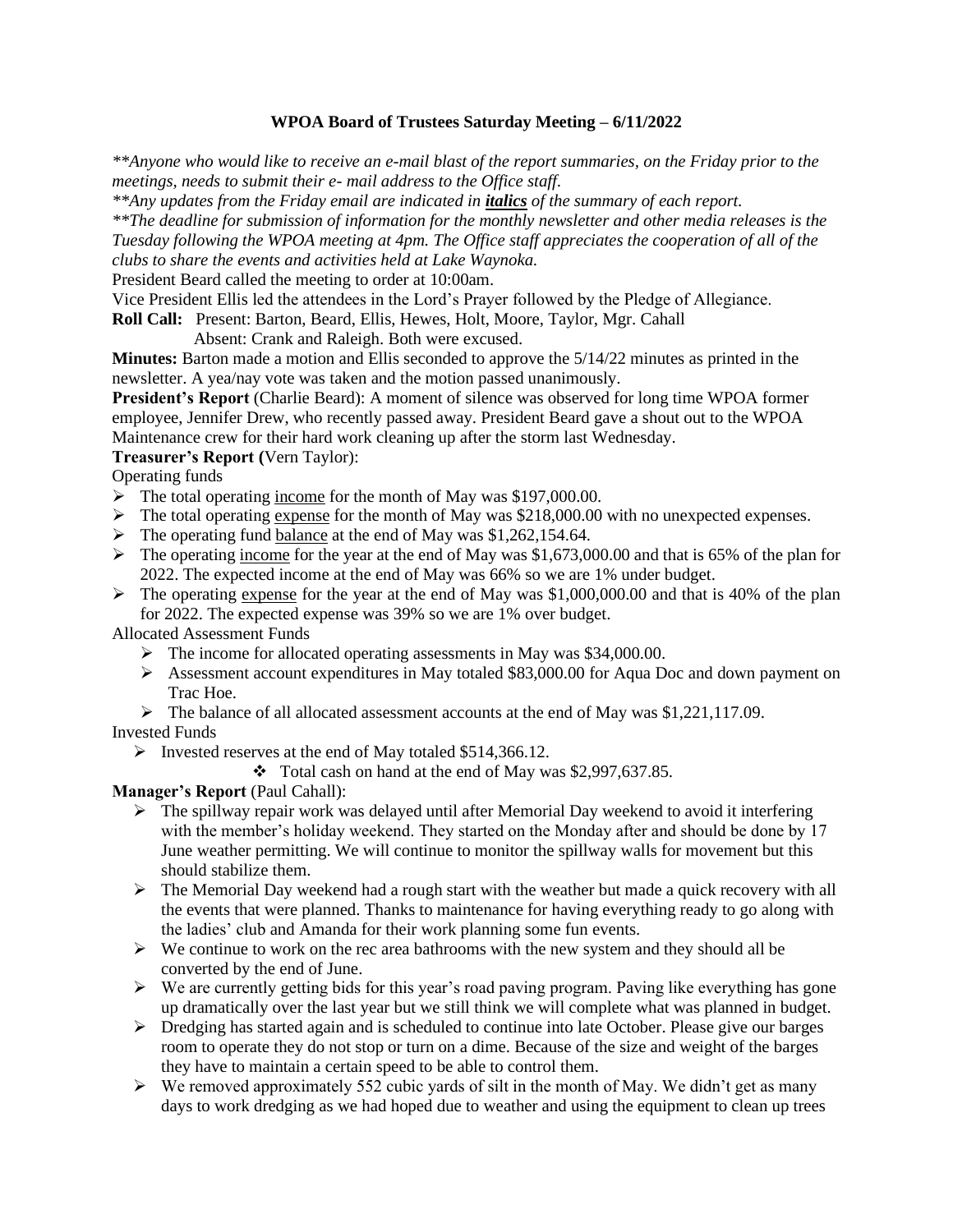that had fallen into the lake over the winter and during the ice storm. We should have our third barge running by the end of the month of June greatly increasing volume.

➢ *The dam repair work has been slowed by the amount of rain recently so it may take a few weeks longer to complete. Trustee Hewes asked Mgr. Cahall to expand on the work being performed at the dam. Mgr. Cahall explained that the walls in the spillway were beginning to lean in. The engineers collaborated with the ODNR to relieve the hydraulic pressure behind the walls. They are installing drains, weep holes and pins to keep water away from the walls. Overall, the walls have only moved 3" in the past fifty years and they report the dam is in good condition and this is being done to extend the life of the dam.*

| $\sim$                 |      |                          |  |  |  |
|------------------------|------|--------------------------|--|--|--|
| Calls for Service      | 88   | <b>Animal Complaints</b> |  |  |  |
| Arrests                |      | Dog                      |  |  |  |
| <b>Reports</b>         | 22   | Other (Beaver/Fowl)      |  |  |  |
| Citations              |      | <b>Grinder Pumps</b>     |  |  |  |
| Warnings               | 2695 | Squad Calls              |  |  |  |
| <b>Security Checks</b> |      | Fire Runs                |  |  |  |

#### **Security Report for May 2022** (Chief Callahan):

### **Gate Counts**

| RFID Front $-34,623$      | Front Security Lane $-24,948$ |
|---------------------------|-------------------------------|
| RFID Rear Entry $-27,939$ | RFID Rear Exit $-42.177$      |

#### **Vehicle Information**

| Vehicle 1391 | Fuel 48.5 | Miles Driven 726     |
|--------------|-----------|----------------------|
| Vehicle 1591 | Fuel 29.2 | Miles Driven 528.6   |
| Vehicle 2091 | Fuel 99.7 | Miles Driven 1,829.6 |

#### **Other News from Security**

- $\triangleright$  The Police Department saw an increase in juvenile complaints during the month of May. The department also saw an increase in assaults and fights in progress.
- ➢ The Police Department has hired Officer Kyle Adams, who has filled a vacant full-time position. The Police Department will now be operating with seven-day coverage.

#### **Other Committee Reports:**

**Building** (Pete Levermore/Sean Moore):

| Permit            | May            | <b>Year to Date</b> |
|-------------------|----------------|---------------------|
| Residence         |                | 29                  |
| Dock/Boat Lift    |                | 16                  |
| <b>Additions</b>  |                | 3                   |
| Repair/Replace    | $\overline{2}$ | 14                  |
| Pool              |                | $\overline{2}$      |
| Deck              | 3              | 8                   |
| Garage            |                | 4                   |
| Storage           | $\overline{2}$ |                     |
| <b>Boat Cover</b> |                |                     |
| Carport           |                |                     |
| Fence             | 3              | 9                   |
| Misc              | っ              | 3                   |
| <b>Totals:</b>    | 21             | 95                  |

*Trustee Holt asked that Security report on live well checks as part of the catch and release policy. Mgr. Cahall with get with Chief Callahan.*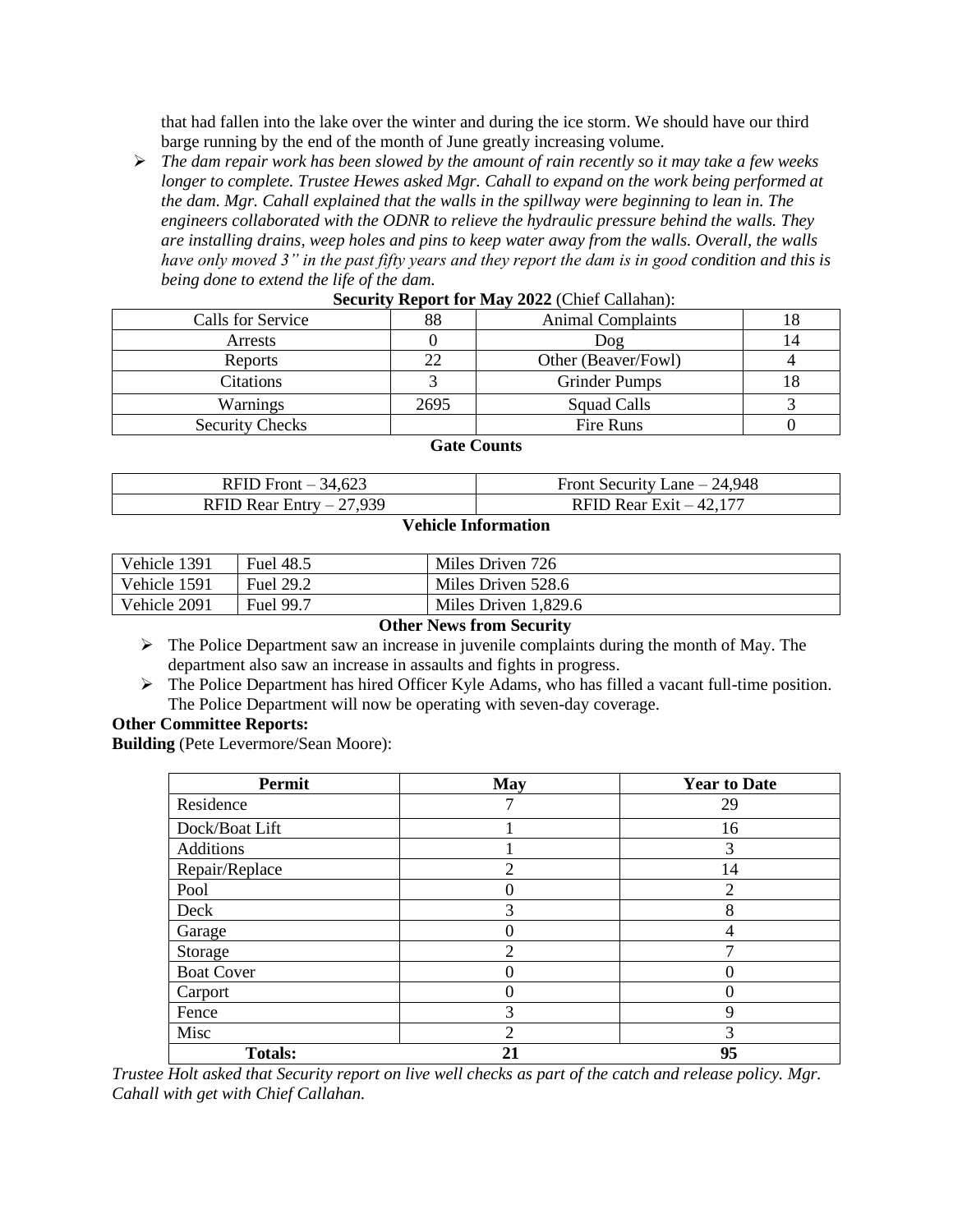**Election Inspectors/Nominating** (Margi Borgman/Dave Patton/Nan McHugh, Nominating Chairperson): None

**Lake Advisory** (Todd Holt): There have been complaints about surfing on the lake. Trustee Holt asked the Board to consider allowing surfing in the middle of the lake. President Beard agreed that they will discuss it.

**Long Range Planning Committee** (Terry Borgman/Jim Hewes): Lake Capital Assessment account 2022-2026 5-year plan. WPOA Board action recommended in the annual Strategy report. Continue to support the need for equipment to continue dredging operations. Monitor the amount of material removed from the lake during the dredging removal season (target should be 8-12 loads per day or 220-250 barge loads per month). Support the recommendations of the Mad Scientist Report. Continue to support the number of fish added to the lake equal to the amount being added in 2022. Monitor lake expenditures to ensure that the goals and objectives are being met. Monitor and control the number of boats using the lake as the lake is becoming more crowded as the population in the community continues to grow. *VP Ellis stated that the study of sediment removal quantity is based on a number of variables aligning. Right now, we only have two barges running with a third being added soon. She doesn't want the community to believe that they are being negligent if these numbers are not met each month. Each Trustee is invested in this community. We have a meeting with the LRPC this month to discuss this topic.*

**Rules and Regulations** (Greg Stover/Pat Raleigh): We have been in a holding pattern while waiting for the attorney's feedback of the revised Covenants. We expect to hear from him this week and will be meeting to review the findings. They want the documents to be accurate.

**Unfinished Business:** The Board met with Ron Garland, Mike Napier and Ron Pearsall to discuss renovating the Marina Point. They envision it as a brewery type gathering space with tables and umbrellas, games and a firepit. Ron Garland spoke and said there will be no cost to the WPOA. Their initial budget is \$15,000 coming from fundraising events. The trees will be removed, the ground leveled, some sort of hard scape, such as gravel, spread out and posts placed with string lights. There would be no permanent structures and no dock additions. The Marina will do the maintenance of the area. At this point, there was discussion from the Board. VP Ellis would like to see more detailed plans and not have the process rushed. She wants it to be kept as a family-oriented place to visit and not a place to encourage drinking alcohol. Trustee Hewes agreed with Ellis and asked when the work would be done since families are using the area now. Garland said the work would begin once approved and continue throughout the year. Trustee Holt doesn't see the area used much besides for fishing. President Beard said the Board would continue to consider and discuss the project. Trustee Barton asked that Garland get with Mgr. Cahall to nail down the specifics, such as type of gravel, post materials and WPOA liability of a fire pit. The Board likes the idea but is wanting more details before voting on the project. Mgr. Cahall volunteered to work with Mike Napier to gather the information that the Board requested.

## **New Business:**

- $\triangleright$  Mgr. Cahall asked, on the behalf of the Marina, for an open gate on July 23<sup>rd</sup> from 10a-7p to celebrate their 10 year anniversary. A yea/nay vote was taken and the motion passed with 6 yeas and one nay (Holt).
- ➢ A variance was presented by Pete Levermore from the Zoning committee. Lot #726 asked for a revision of their previously approved variance to include a 4" x 15' digout for a perpendicular boat slip instead of parallel.

**Motions & Resolutions:** A motion was made by Holt and seconded by Taylor to approve the variance requested by Lot #726. A yea/nay vote was taken and the motion passed unanimously. **Community Organizations:** 

 $\triangleright$  Civic Club (Michael LaPlante): We will have a meet and greet – summer picnic at the beach pavilion on Tuesday, July 26<sup>th</sup> at 6pm. Menu to be determined but you will have a chance to meet our members and learn what we do here at the lake and surrounding community. We will have Bingo Saturday June  $25<sup>th</sup>$  and July 9<sup>th</sup>. Doors open at 6pm. Our next meeting is Tuesday June  $28<sup>th</sup>$ in the Lodge. If you'd like to join the Civic Club, please give me a call at 937-689-7604 or email us at [civicclub@waynoka.com.](mailto:civicclub@waynoka.com)